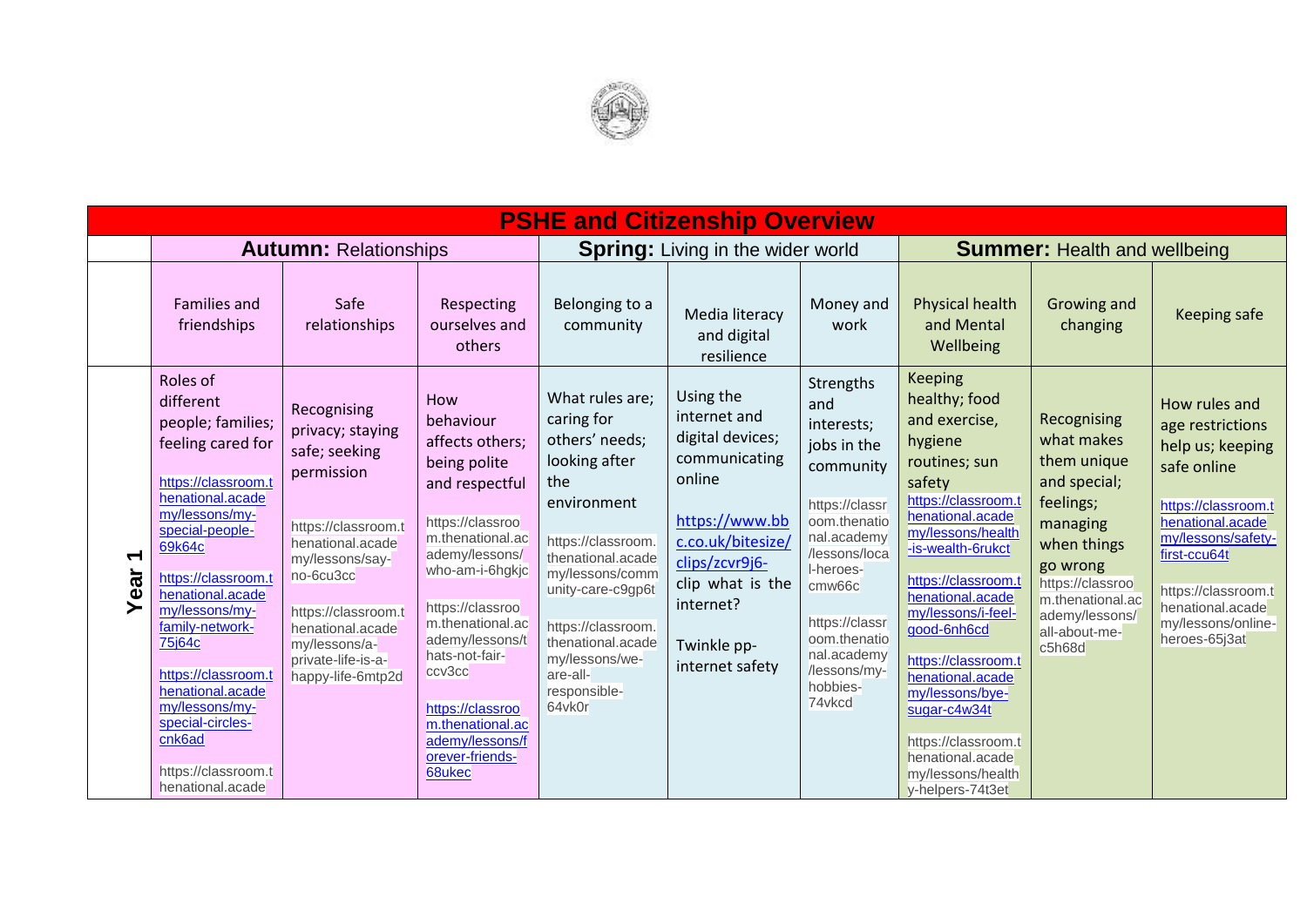|                           | my/lessons/one-<br>big-family-74vp2e                                                                                                                                                                                                                                                                                                                                                            |                                                                                                                                                                                                                                                                                                                                                                   | https://classroo<br>m.thenational.ac<br>ademy/lessons/li<br>stening-ears-<br>60w3gt                                                                                                                                                                                                                                                                                                               |                                                                                                                                                                                                                                                                                                                                                                                                                              |                                                                                                                                                                             |                                                                                                                                                             | https://classroom.t<br>henational.acade<br>my/lessons/fun-in-<br>the-sun-6th3ed                                                                                                                                                                                                                                                                                                                            |                                                                                                                                                                                                                                                          |                                                                                                                                                                                               |
|---------------------------|-------------------------------------------------------------------------------------------------------------------------------------------------------------------------------------------------------------------------------------------------------------------------------------------------------------------------------------------------------------------------------------------------|-------------------------------------------------------------------------------------------------------------------------------------------------------------------------------------------------------------------------------------------------------------------------------------------------------------------------------------------------------------------|---------------------------------------------------------------------------------------------------------------------------------------------------------------------------------------------------------------------------------------------------------------------------------------------------------------------------------------------------------------------------------------------------|------------------------------------------------------------------------------------------------------------------------------------------------------------------------------------------------------------------------------------------------------------------------------------------------------------------------------------------------------------------------------------------------------------------------------|-----------------------------------------------------------------------------------------------------------------------------------------------------------------------------|-------------------------------------------------------------------------------------------------------------------------------------------------------------|------------------------------------------------------------------------------------------------------------------------------------------------------------------------------------------------------------------------------------------------------------------------------------------------------------------------------------------------------------------------------------------------------------|----------------------------------------------------------------------------------------------------------------------------------------------------------------------------------------------------------------------------------------------------------|-----------------------------------------------------------------------------------------------------------------------------------------------------------------------------------------------|
| $\mathbf{\Omega}$<br>Year | Making friends;<br>feeling<br>lonely<br>and getting help<br>https://classroom.t<br>henational.acade<br>my/lessons/who-<br>am-i-6hgkjc<br>https://classroom.t<br>henational.acade<br>my/lessons/thats-<br>not-fair-ccv3cc<br>https://classroom.t<br>henational.acade<br>my/lessons/foreve<br>r-friends-68ukec<br>https://classroom.t<br>henational.acade<br>my/lessons/listeni<br>ng-ears-60w3gt | Managing<br>secrets; resisting<br>pressure<br>and<br>help;<br>getting<br>recognising<br>hurtful<br>behaviour<br>https://classroom.t<br>henational.acade<br>my/lessons/surpris<br>e-6rvpae<br>https://classroom.t<br>henational.acade<br>my/lessons/say-<br>no-6cu3cc<br>https://classroom.t<br>henational.acade<br>my/lessons/stand-<br>up-to-bullying-<br>c4u6ac | Recognising<br>in<br>things<br>common<br>and<br>differences;<br>and<br>playing<br>working<br>cooperatively;<br>sharing<br>opinions<br>https://classroo<br>m.thenational.ac<br>ademy/lessons/<br>all-about-me-<br>c5h68d<br>https://classroo<br>m.thenational.ac<br>ademy/lessons/<br>one-big-family-<br>cthp2c<br>https://classroo<br>m.thenational.ac<br>ademy/lessons/<br>my-hobbies-<br>74vkcd | Belonging to a<br>group; roles and<br>responsibilities;<br>being the same<br>and different in<br>the community<br>https://classroom.<br>thenational.acade<br>my/lessons/team-<br>player-6mrpcd<br>https://classroom.<br>thenational.acade<br>my/lessons/belon<br>ging-64wk8c<br>https://classroom.<br>thenational.acade<br>my/lessons/comm<br>unity-care-c9gp6t<br>https://classroom.<br>thenational.acade<br>my/lessons/we- | The internet in<br>everyday<br>life;<br>online content<br>and information<br>https://www.bb<br>c.co.uk/bitesize/<br>clips/zcvr9j6<br>What is the<br>Internet video<br>clip. | What<br>money<br>is;<br>needs and<br>wants;<br>looking<br>after<br>money<br>https://nat<br>west.mymo<br>neysense.c<br>om/teache<br>rs/resource<br>$s-5-8s/$ | Why sleep<br>is<br>important;<br>medicines<br>and<br>keeping healthy;<br>keeping<br>teeth<br>healthy;<br>managing<br>feelings<br>and<br>asking for help<br>https://classroom.t<br>henational.acade<br>my/lessons/health<br>-is-wealth-6rukct<br>https://classroom.t<br>henational.acade<br>my/lessons/i-feel-<br>good-6nh6cd<br>https://classroom.t<br>henational.acade<br>my/lessons/bye-<br>sugar-c4w34t | Growing older;<br>moving<br>class<br>or year<br>https://www.<br>bbc.co.uk/bit<br>esize/clips/z4<br>tmhyc<br><b>BBC clip KS1</b><br>Growth and<br>change video<br>clip<br>Twinkle<br>Growing and<br>changing<br>lesson<br>and<br>resources<br>pack Year 2 | in<br>Safety<br>different<br>environments;<br>risk and safety at<br>home;<br>emergencies<br>https://classroom.t<br>henational.acade<br>my/lessons/999-<br>whats-your-<br>emergency-<br>cgv3gd |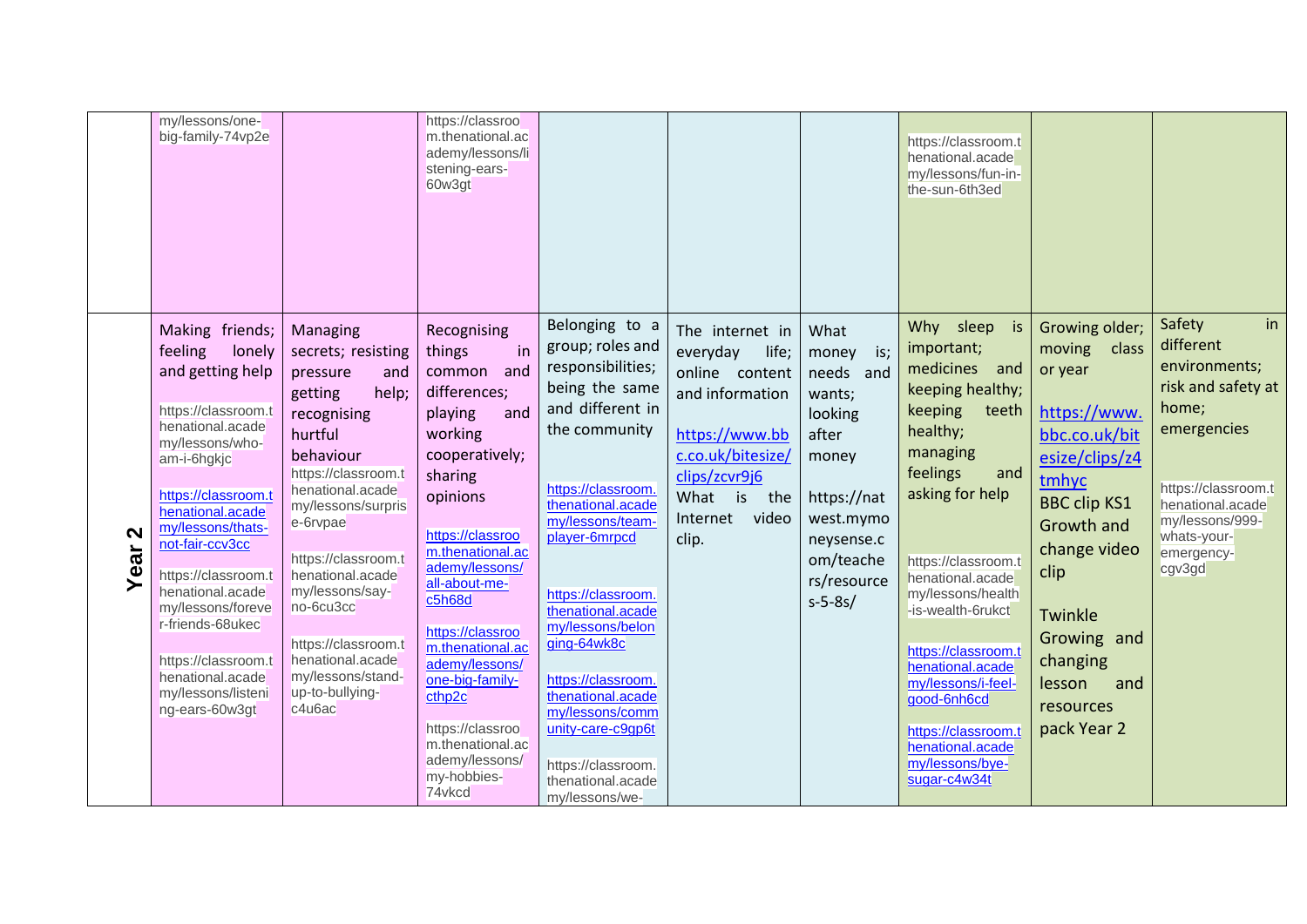|               |                                                                                                                                       |                                                                                                                                                                                                    |                                                                                                                                                                                                                                                        | are-all-<br>responsible-<br>64vk0r                                                                                                                                                                                                                                                                                                      |                                                                                                                                                                |                                                                                                                                                                                                                                                                                    | https://classroom.t<br>henational.acade<br>my/lessons/health<br>y-helpers-74t3et                                                                                                                                                                                                                                                    |                                                                                     |                                                                                                                                                                                                                                                                                                                                    |
|---------------|---------------------------------------------------------------------------------------------------------------------------------------|----------------------------------------------------------------------------------------------------------------------------------------------------------------------------------------------------|--------------------------------------------------------------------------------------------------------------------------------------------------------------------------------------------------------------------------------------------------------|-----------------------------------------------------------------------------------------------------------------------------------------------------------------------------------------------------------------------------------------------------------------------------------------------------------------------------------------|----------------------------------------------------------------------------------------------------------------------------------------------------------------|------------------------------------------------------------------------------------------------------------------------------------------------------------------------------------------------------------------------------------------------------------------------------------|-------------------------------------------------------------------------------------------------------------------------------------------------------------------------------------------------------------------------------------------------------------------------------------------------------------------------------------|-------------------------------------------------------------------------------------|------------------------------------------------------------------------------------------------------------------------------------------------------------------------------------------------------------------------------------------------------------------------------------------------------------------------------------|
| S<br>ear<br>≻ | What makes a<br>family; features<br>of family life<br>https://classroom.t<br>henational.acade<br>my/lessons/comm<br>unity-care-cctp8c | Personal<br>boundaries;<br>safely<br>responding to<br>others; the<br>impact of hurtful<br>behaviour<br>https://learning.<br>nspcc.org.uk/re<br>search-<br>resources/scho<br>ols/pants-<br>teaching | Recognising<br>respectful<br>behaviour; the<br>importance of<br>self-respect;<br>courtesy and<br>being polite<br>https://plpri<br>marystars.co<br>m/resources/<br>do-the-right-<br>thing<br>https://plpri<br>marystars.co<br>m/resources/<br>diversity | The value of<br>rules and laws;<br>rights,<br>freedoms and<br>responsibilities<br>https://classroom.<br>thenational.acade<br>my/lessons/the-<br>mayor-making-<br>ceremony-<br>6wwp4c<br>https://classroom.<br>thenational.acade<br>my/lessons/i-<br>have-a-dream-<br>crtkjd<br>https://classroom.<br>thenational.acade<br>my/lessons/i- | How the<br>internet is used;<br>assessing<br>information<br>online<br>https://classroom.t<br>henational.acade<br>my/lessons/image<br>s-in-the-media-<br>cdk32r | Different<br>jobs and<br>skills; job<br>stereotypes<br>; setting<br>personal<br>goals<br>https://classr<br>oom.thenatio<br>nal.academy<br>/lessons/em<br>ployment-<br>71h3ct<br>https://classr<br>oom.thenatio<br>nal.academy<br>/lessons/me<br>n-and-<br>women-at-<br>work-c8v3et | <b>Health choices</b><br>and habits;<br>what affects<br>feelings;<br>expressing<br>feelings<br>https://classroom.t<br>henational.acade<br>my/lessons/life-is-<br>all-about-balance-<br>crwk6r<br>https://classroom.t<br>henational.acade<br>my/lessons/food-<br>glorious-food-<br>64vkec<br>https://classroom.t<br>henational.acade | Personal<br>strengths and<br>achievements;<br>managing and<br>reframing<br>setbacks | <b>Risks and</b><br>hazards; safety<br>in the local<br>environment<br>and unfamiliar<br>places<br>https://classroom.t<br>henational.acade<br>my/lessons/beautif<br>ul-explosions-<br>6hh3gt<br>https://classroom.t<br>henational.acade<br>my/lessons/hazard<br>s-in-the-home-<br>6mt68c<br>https://classroom.t<br>henational.acade |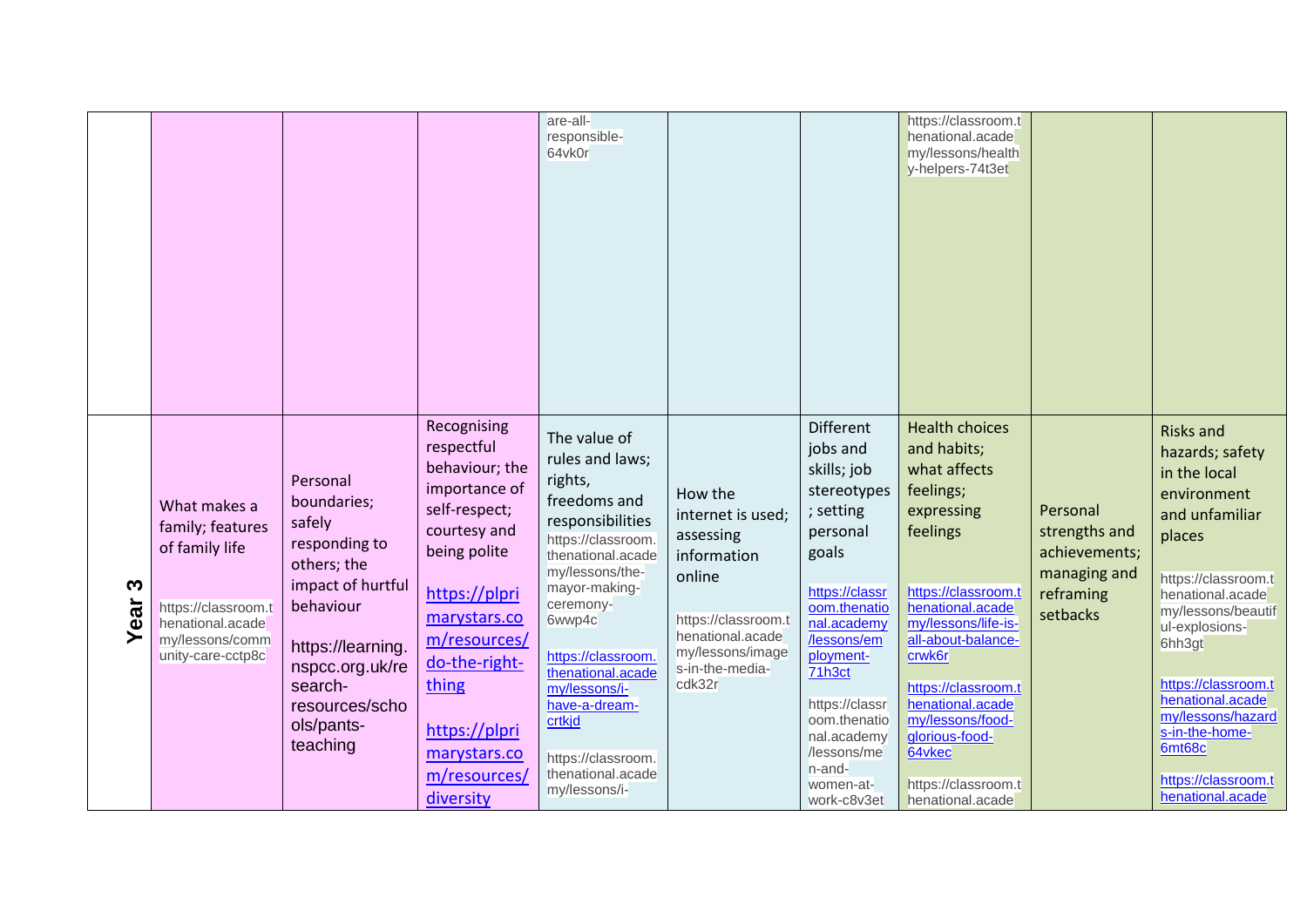|                  |                                                                                                                                                                                                                                                                                              |                                                                                                                                                                                                |                                                                                                                                                                                                                                     | have-rights-<br>64v3et<br>https://classroom.<br>thenational.acade<br>my/lessons/i-roll-<br>with-my-role-<br>65h3gr<br>https://classroom.<br>thenational.acade<br>my/lessons/rules-<br>rule-6rrpcc |                                                                                                                                                                                        |                                                                                                                                                                                                                                           | my/lessons/time-<br>to-get-active-<br>ch62c                                                                                                                                                                                                                                                                                                                   |                                                                                                                                                                                                                                                                         | my/lessons/king-<br>of-the-road-<br>6mu36t<br>https://classroom.t<br>henational.acade<br>my/lessons/firepro<br>of-64t3er                                                                                                                             |
|------------------|----------------------------------------------------------------------------------------------------------------------------------------------------------------------------------------------------------------------------------------------------------------------------------------------|------------------------------------------------------------------------------------------------------------------------------------------------------------------------------------------------|-------------------------------------------------------------------------------------------------------------------------------------------------------------------------------------------------------------------------------------|---------------------------------------------------------------------------------------------------------------------------------------------------------------------------------------------------|----------------------------------------------------------------------------------------------------------------------------------------------------------------------------------------|-------------------------------------------------------------------------------------------------------------------------------------------------------------------------------------------------------------------------------------------|---------------------------------------------------------------------------------------------------------------------------------------------------------------------------------------------------------------------------------------------------------------------------------------------------------------------------------------------------------------|-------------------------------------------------------------------------------------------------------------------------------------------------------------------------------------------------------------------------------------------------------------------------|------------------------------------------------------------------------------------------------------------------------------------------------------------------------------------------------------------------------------------------------------|
| 4<br><b>Year</b> | Positive<br>friendships,<br>including online<br>https://www.ps<br>he-<br>association.org.<br>uk/curriculum-<br>and-<br>resources/resou<br>rces/nspcc-<br>share-aware-<br>resources<br>https://www.ps<br>he-<br>association.org.<br>uk/curriculum-<br>and-<br>resources/resou<br>rces/google- | Responding to<br>hurtful<br>behaviour;<br>managing<br>confidentiality;<br>recognising risks<br>online<br>https://www.t<br>hinkuknow.co.<br>uk/professiona<br>ls/resources/pl<br>ay-like-share/ | Respecting<br>differences<br>and<br>similarities;<br>discussing<br>difference<br>sensitively<br>https://www.<br>pshe-<br>association.o<br>rg.uk/curricul<br>um-and-<br>resources/res<br>ources/premi<br>er-league-<br>primary-stars | What makes a<br>community;<br>shared<br>responsibilities<br>https://classroom.<br>thenational.acade<br>my/lessons/comm<br>unity-care-cctp8c                                                       | How data is<br>shared and used<br>https://www.o<br>utofyourhands<br>.com/online-<br>safety/your-<br>digital-<br>footprint/<br>https://medias<br>mart.uk.com/p<br>rimary-<br>resources/ | Making<br>decisions<br>about<br>money;<br>using and<br>keeping<br>money safe<br>https://nat<br>west.mymo<br>neysense.c<br>om/teache<br>rs/resource<br>$s-5-8s/$<br>https://w<br>ww.bbc.co<br>.uk/bitesiz<br>e/guides/z<br>nbm39/v<br>ideo | Maintaining a<br>balanced<br>lifestyle; oral<br>hygiene and<br>dental care<br>https://classroom.t<br>henational.acade<br>my/lessons/life-is-<br>all-about-balance-<br>crwk6r<br>https://classroom.t<br>henational.acade<br>my/lessons/pearly<br>-whites-6tjked<br>https://www.d<br>entalcare.co.u<br>$k/en-$<br>gb/patient-<br>education/chil<br>dren-dental- | Physical and<br>emotional<br>changes in<br>puberty;<br>external<br>genitalia;<br>personal<br>hygiene<br>routines;<br>support with<br>puberty<br>https://www.<br>pshe-<br>association.o<br>rg.uk/curricul<br>um-and-<br>resources/res<br>ources/betty-<br>its-perfectly- | <b>Medicines and</b><br>household<br>products; drugs<br>common to<br>everyday life<br>https://www.bb<br>c.co.uk/bitesize/<br>topics/zrffr82/ar<br>ticles/zg982nb<br><b>What are</b><br><b>Medicines and</b><br>drugs? video<br>clip from the<br>BBC. |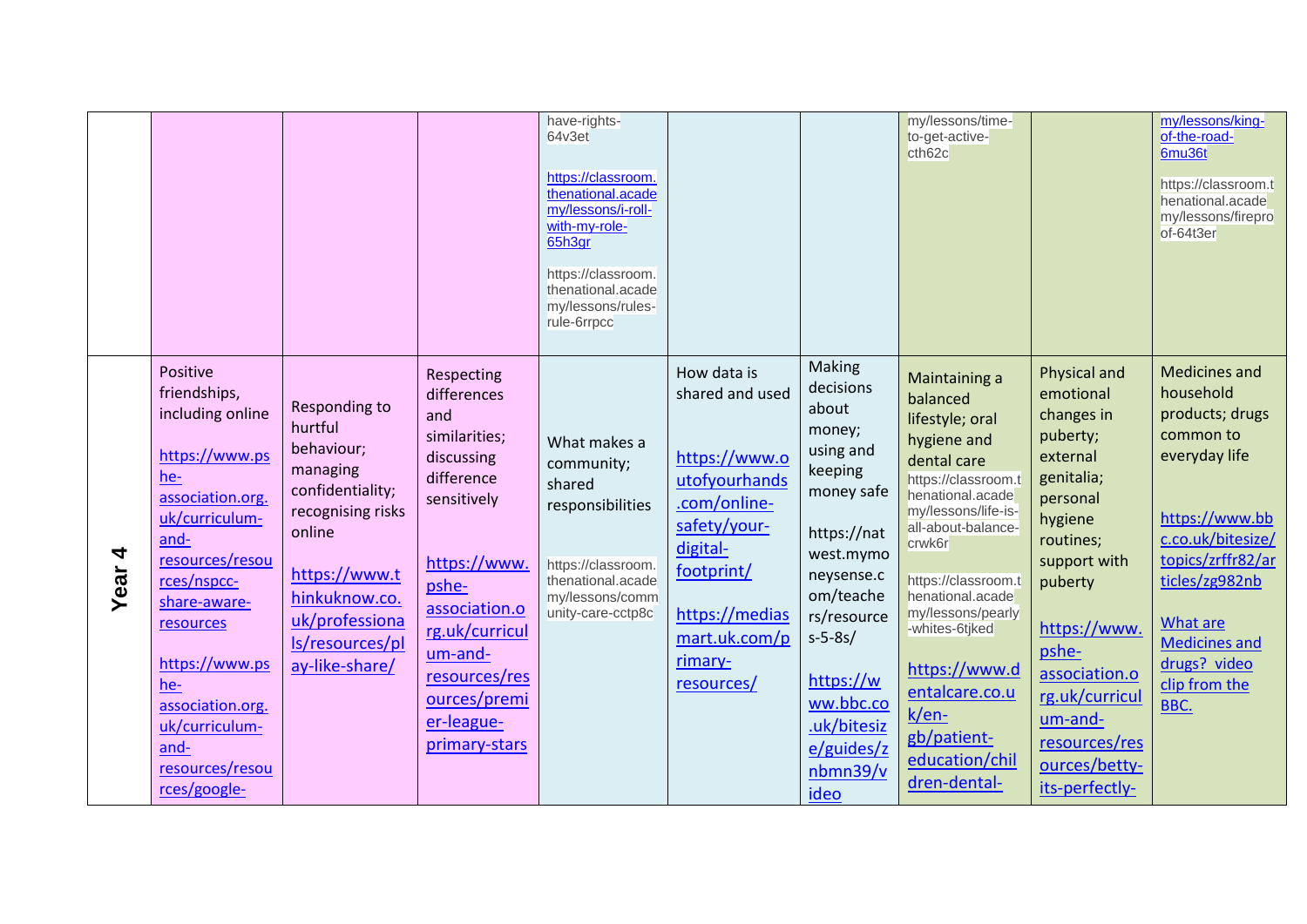|           | and-parent-<br>zone-ks2-<br>internet-safety<br>https://www.thi<br>nkuknow.co.uk/<br>professionals/re<br>sources/band-<br>runner/ |                                      |                                                             |                                                                |                                              | (video on<br>budgeting)                | health/lesson-<br>plans<br>https://www.b<br>bc.co.uk/iplaye<br>r/episode/b03<br>c8zzh/operatio<br>n-ouch-series-<br>2-episode-1<br>(Experiment to<br>show plaque<br>on teeth)<br>https://www.b<br>bc.co.uk/progr<br>ammes/p0118<br>4in<br>Clip The<br>effects of<br>different<br>drinks on teeth | natural-0<br>Lessons on<br>menstruation<br>(CWP<br><b>Resources</b><br>Year 4 lesson<br>1 Changes<br>and lesson 2<br>Puberty)<br>(fpa.org.uk<br><b>Growing up</b><br>with Yasmine<br>and Tom<br>Module 3<br>Lessons 7<br>and $8)$<br>(fpa.org.uk<br>module 2-<br>lesson 7 Body<br>Care) |                                                          |
|-----------|----------------------------------------------------------------------------------------------------------------------------------|--------------------------------------|-------------------------------------------------------------|----------------------------------------------------------------|----------------------------------------------|----------------------------------------|--------------------------------------------------------------------------------------------------------------------------------------------------------------------------------------------------------------------------------------------------------------------------------------------------|-----------------------------------------------------------------------------------------------------------------------------------------------------------------------------------------------------------------------------------------------------------------------------------------|----------------------------------------------------------|
| 5<br>Year | Managing<br>friendships and<br>peer influence                                                                                    | Physical contact<br>and feeling safe | Responding<br>respectfully to<br>a wide range<br>of people; | Protecting the<br>environment;<br>compassion<br>towards others | How<br>information<br>online is<br>targeted; | Identifying<br>job<br>interests<br>and | <b>Healthy sleep</b><br>habits; sun<br>safety;<br>medicines,                                                                                                                                                                                                                                     | Personal<br>identity;<br>recognising<br>individuality                                                                                                                                                                                                                                   | Keeping safe in<br>different<br>situations,<br>including |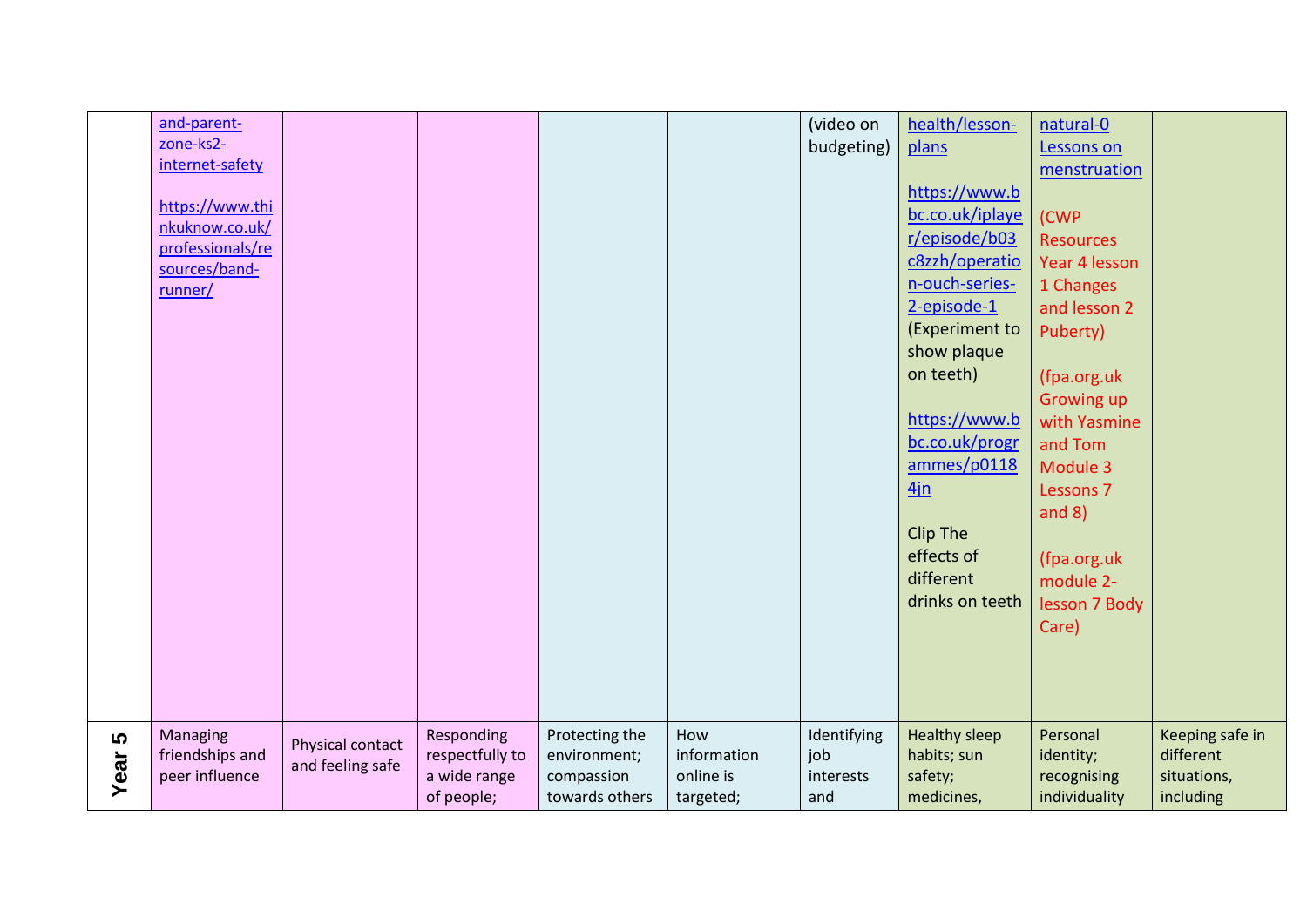|                   | (fpa.org.uk                     | recognising      |                                | different media   | aspirations; | vaccinations,   | and different  | responding in                         |
|-------------------|---------------------------------|------------------|--------------------------------|-------------------|--------------|-----------------|----------------|---------------------------------------|
|                   | <b>Growing</b><br>up            | prejudice and    |                                | types, their role | what         | immunisations   | qualities;     | emergencies,                          |
| https://www.chi   | with<br>Yasmine                 | discrimination   | https://www.                   | and impact        | influences   | and allergies   | mental         | first aid                             |
| Idnet.com/reso    | and<br>Tom-                     |                  | pshe-                          |                   | career       |                 | wellbeing      |                                       |
| urces/pshe-       | $\overline{3}$<br><b>Module</b> | https://www.     | association.or                 |                   | choices;     | https://www.p   |                |                                       |
| toolkit/crossing- | 5<br>lesson                     | bbc.co.uk/te     | g.uk/curriculu                 | https://www.p     | workplace    | she-            | https://www.   | https://classroom.t                   |
| the-line/peer-    | safe-                           | ach/class-       | m-and-                         | she-              | stereotypes  | association.org | pshe-          | henational.acade<br>my/lessons/minor- |
| pressure/back-    | <b>Keeping</b>                  | clips-           | resources/res                  | association.org   |              | .uk/curriculum  | association.o  | cuts-6cvpar                           |
| me-up             | safe and unsafe                 | video/rse-       | ources/premie                  | .uk/curriculum    | https://na   | -and-           | rg.uk/metro-   |                                       |
|                   | touch)                          | $ks2-$           |                                | -and-             | twest.my     | resources/reso  | charity (See   |                                       |
|                   |                                 | respecting-      | r-league-                      | resources/reso    | moneysen     | urces/sleep-    | <b>Summer</b>  | https://www.p                         |
|                   | (fpa.org.uk                     |                  | primary-stars                  | urces/newswis     | se.com/te    |                 | term           | she-                                  |
|                   | Growing<br>up                   | myself-and-      | (See<br><b>Spring</b>          |                   | achers/res   | factor-lesson-  |                | association.org                       |
|                   | with<br>Yasmine                 | others/zingg     | <b>Term</b>                    | e-news-           | ources-8-    | plans-          | resources      | .uk/curriculum-                       |
|                   | Tom-<br>and                     | $\underline{WX}$ | resources<br>$\qquad \qquad -$ | literacy-         | 12s/         | powerpoints     | workshop on    | and-                                  |
|                   | <b>Module</b><br>$3 -$          |                  | plastic                        | project-and-      |              |                 | gender)        | resources/reso                        |
|                   | 15<br>lesson                    | https://www.     | pollution                      | resources         | What I       | https://campai  |                | urces/life-live-                      |
|                   | Getting help)                   | pshe-            | lesson)                        | https://www.t     |              | gnresources.p   | https://www.   |                                       |
|                   |                                 | association.o    |                                | heguardian.co     | want for     | he.gov.uk/sch   | pshe-          | it-primary-                           |
|                   |                                 | rg.uk/curricul   |                                | m/newswise-       | the future   | ools/topics/ris | association.o  | school-                               |
|                   |                                 | um-and-          |                                | unit-of-          | worksheet    | $e-$            | rg.uk/curricul | resources-red-                        |
|                   |                                 | resources/res    | https://www.                   | work(See          | -Twinkle     | above/overvie   | um-and-        | cross                                 |
|                   |                                 | ources/premi     | pshe-                          | website<br>for    | (See         | w#sleep         | resources/res  |                                       |
|                   |                                 | er-league-       | association.or                 | resources and     | Spring       |                 | ources/ment    | https://firstaid                      |
|                   |                                 | primary-stars    | g.uk/curriculu                 | lesson plans)     | resources)   | https://www.b   | al-health-     | champions.red                         |
|                   |                                 | diversity        | m-and-                         |                   | Future       | bc.co.uk/bitesi | and-           | cross.org.uk/pr                       |
|                   |                                 | lesson)          |                                | https://medias    | career       | ze/clips/z34rk  | emotional-     | imary/first-aid-                      |
|                   |                                 |                  | resources/res                  | mart.uk.com/d     | worksheet    | gt BBC clip to  | wellbeing-     | skills/                               |
|                   |                                 | https://plpri    | ources/team-                   | igital-           | -Twinkle     | show germs      | powerpoint     |                                       |
|                   |                                 | marystars.s3.    | margot-giving-                 |                   | (See         | carried on the  | (See Summer    | https://www.p                         |
|                   |                                 |                  | help-others-                   | advertising/      | Spring       |                 |                | she-                                  |
|                   |                                 | amazonaws.c      |                                |                   | resources)   | hands           | term           | association.org                       |
|                   |                                 | om/1549378       |                                |                   |              |                 |                |                                       |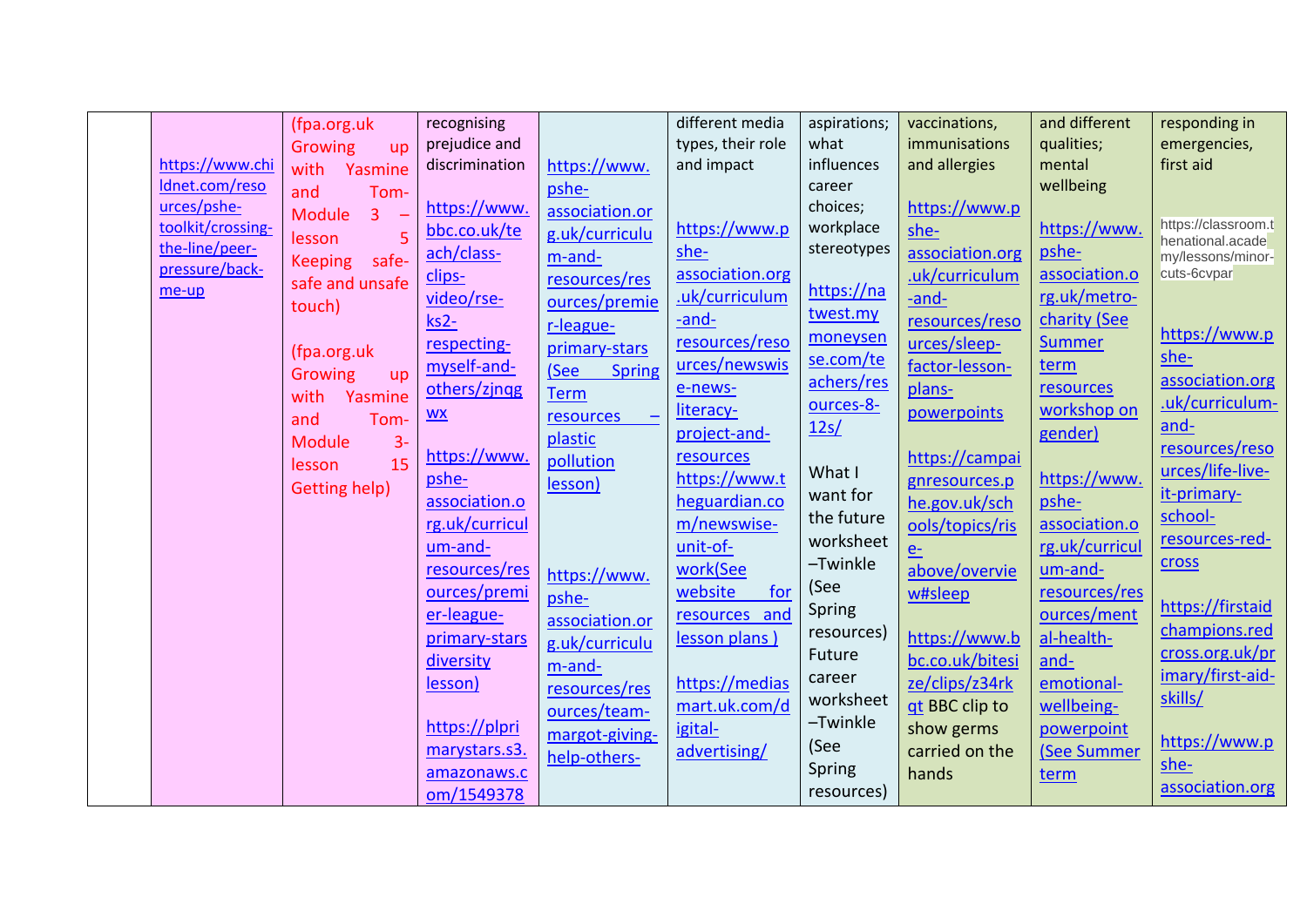|  |  |  | $413 -$<br>1549378385-<br><b>PLPS Inclusio</b><br>n PausePoint<br>mp4 1280x7<br>20 4.mp4<br>Discriminatio<br>n clip<br>(fpa.org.uk<br>Growing up<br>with Yasmine<br>Tom<br>and<br>14<br>Lesson<br>Equality<br>and<br>the Law)<br>https://www.<br>childnet.com<br>/resources/th<br>e <sub>z</sub><br>adventures-<br>of-kara-<br>winston-and-<br>the-smart-<br>crew/chapter<br>$\overline{4}$<br>(Cyberbullyin<br>g clip) | resources-<br>blood<br>http://givingto<br>helpothers.org<br>/teachers#gre<br>en (See Spring<br>resources for<br><b>lesson</b><br>on<br>organ<br>donation and<br>giving<br>to<br>others) | https://www.p<br>she-<br>association.org<br>.uk/curriculum<br>-and-<br>resources/reso<br>urces/google-<br>and-parent-<br>zone-ks2-<br>internet-safety | https://w<br>ww.bbc.co<br>.uk/teach/<br>class-clips-<br>video/psh<br>$e$ -ks2--<br>ks3-spark-<br>fire-up-<br>your-<br>future/z4q<br>$2vk7$ (BBC<br>clips about<br>ambition<br>and work) | ttps://e-<br>bug.eu/junior_p<br>ack.aspx?cc=eng<br>&ss=2&t=e-<br>Bug%20Lesson%<br>20Pack | resources for<br>lesson plans)<br>https://www.<br>pshe-<br>association.o<br>rg.uk/curricul<br>um-and-<br>resources/res<br>ources/premi<br>er-league-<br>primary-stars<br>(See Summer<br>term<br>resources<br>gender<br>sterotypes<br>lesson)<br>https://www.<br>bbc.co.uk/te<br>ach/class-<br>clips-<br>video/rse-<br>ks2-identity-<br>understandin<br>g-sexual-and-<br>gender-<br>identities/zfq<br>rhbk | .uk/curriculum-<br>and-<br>resources/reso<br>urces/rise-<br>above-schools-<br>teaching-<br>resources |
|--|--|--|-------------------------------------------------------------------------------------------------------------------------------------------------------------------------------------------------------------------------------------------------------------------------------------------------------------------------------------------------------------------------------------------------------------------------|-----------------------------------------------------------------------------------------------------------------------------------------------------------------------------------------|-------------------------------------------------------------------------------------------------------------------------------------------------------|-----------------------------------------------------------------------------------------------------------------------------------------------------------------------------------------|------------------------------------------------------------------------------------------|-----------------------------------------------------------------------------------------------------------------------------------------------------------------------------------------------------------------------------------------------------------------------------------------------------------------------------------------------------------------------------------------------------------|------------------------------------------------------------------------------------------------------|
|--|--|--|-------------------------------------------------------------------------------------------------------------------------------------------------------------------------------------------------------------------------------------------------------------------------------------------------------------------------------------------------------------------------------------------------------------------------|-----------------------------------------------------------------------------------------------------------------------------------------------------------------------------------------|-------------------------------------------------------------------------------------------------------------------------------------------------------|-----------------------------------------------------------------------------------------------------------------------------------------------------------------------------------------|------------------------------------------------------------------------------------------|-----------------------------------------------------------------------------------------------------------------------------------------------------------------------------------------------------------------------------------------------------------------------------------------------------------------------------------------------------------------------------------------------------------|------------------------------------------------------------------------------------------------------|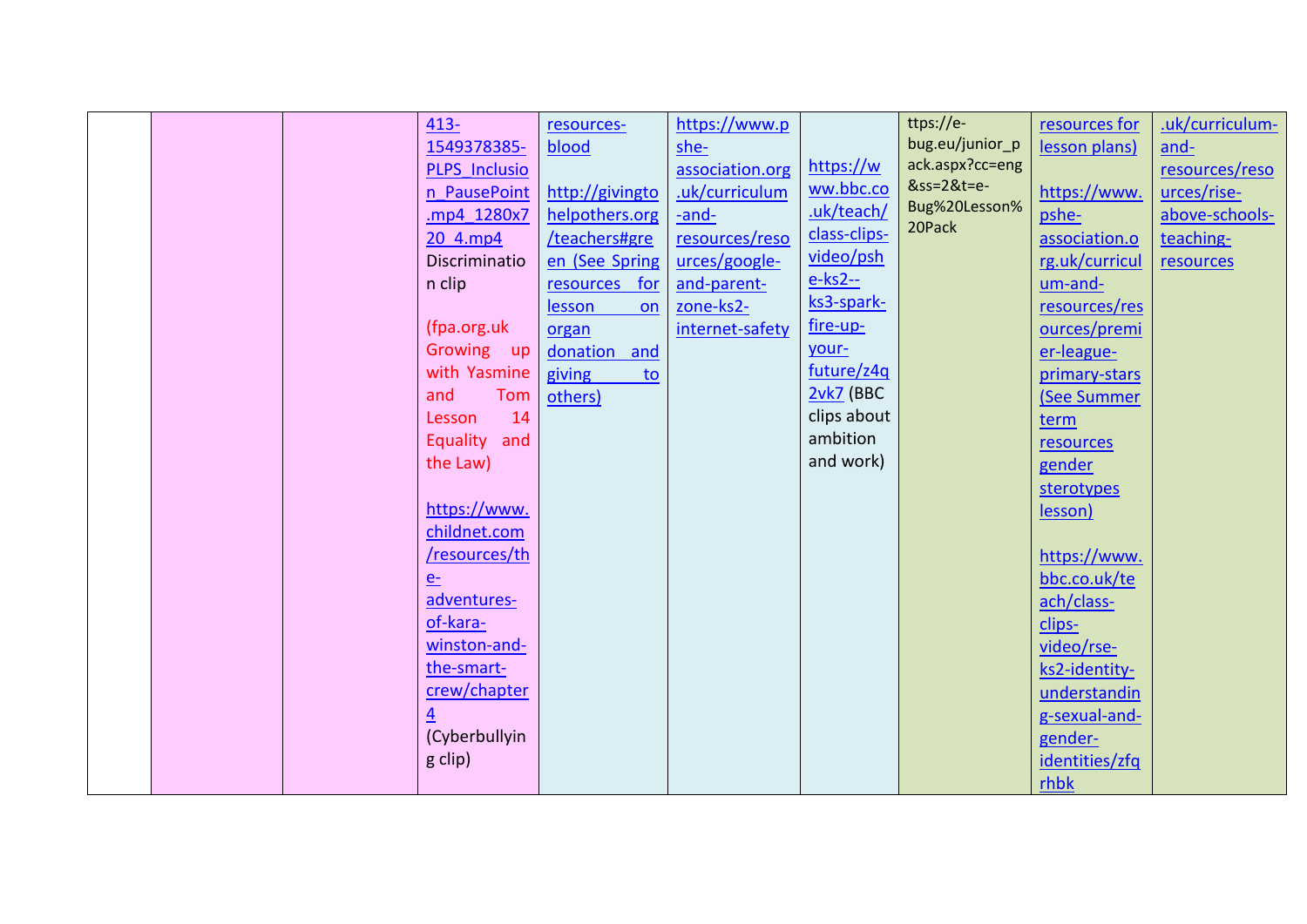|                          |                                                                                                                                                                                                                                                                                                                                                                              | Recognising and                                                                                                                                                                                                                                                                                                                           |                                                                                                                                                                                                                                                                                                                                                   |                                                                                                                                                                                                                                                  |                                                                                                                                                                                                                                                                                                                        |                                                                                                                                                                     | What affects                                                                                                                                                                                                                                                                                                                                                            | Human                                                                                                                                                                                                                                                                                                         |                                                                                                                                                                                                                                                                                                                                                                     |
|--------------------------|------------------------------------------------------------------------------------------------------------------------------------------------------------------------------------------------------------------------------------------------------------------------------------------------------------------------------------------------------------------------------|-------------------------------------------------------------------------------------------------------------------------------------------------------------------------------------------------------------------------------------------------------------------------------------------------------------------------------------------|---------------------------------------------------------------------------------------------------------------------------------------------------------------------------------------------------------------------------------------------------------------------------------------------------------------------------------------------------|--------------------------------------------------------------------------------------------------------------------------------------------------------------------------------------------------------------------------------------------------|------------------------------------------------------------------------------------------------------------------------------------------------------------------------------------------------------------------------------------------------------------------------------------------------------------------------|---------------------------------------------------------------------------------------------------------------------------------------------------------------------|-------------------------------------------------------------------------------------------------------------------------------------------------------------------------------------------------------------------------------------------------------------------------------------------------------------------------------------------------------------------------|---------------------------------------------------------------------------------------------------------------------------------------------------------------------------------------------------------------------------------------------------------------------------------------------------------------|---------------------------------------------------------------------------------------------------------------------------------------------------------------------------------------------------------------------------------------------------------------------------------------------------------------------------------------------------------------------|
| $\mathbf{\circ}$<br>Year | Relationships;<br>civil partnership<br>and marriage<br>https://www.bb<br>c.co.uk/teach/cl<br>ass-clips-<br>video/rse-ks2-<br>family-different-<br>families-same-<br>love/zhbt8xs<br>https://www.bb<br>c.co.uk/teach/cl<br>ass-clips-<br>video/rse-ks2-<br>respecting-<br>myself-and-<br>others/zjnggwx<br>https://www.b<br>bc.co.uk/teach<br>/class-clips-<br>video/rse-ks2- | managing<br>pressure;<br>consent in<br>different<br>situations<br>fpa.org.uk<br>Growing<br>Up<br>with<br>Yasmine<br>and<br>Tom<br>Module<br>$3-$<br>lesson 2 Online<br><b>Offline</b><br>and<br>friendships)<br>(fpa.org.uk<br>Growing<br>up<br>with<br>Yasmine<br>and<br>Tom<br>Module<br>$3-$<br>lesson<br>Friendships<br>and Pressure) | Expressing<br>opinions and<br>respecting<br>other points of<br>view, including<br>discussing<br>topical issues<br>https://www.<br>pshe-<br>association.o<br>rg.uk/curricul<br>um-and-<br>resources/res<br>ources/premi<br>er-league-<br>primary-stars<br>(See Autumn<br>term<br>resources-Do<br>the<br>right<br>thing<br>and<br>values<br>lessons | Valuing<br>diversity;<br>challenging<br>discrimination<br>and stereotypes<br>https://www.<br>pshe-<br>association.or<br>g.uk/curriculu<br>$m$ -and-<br>resources/res<br>ources/inclusi<br>on-belonging-<br>addressing-<br>extremism--<br>$ks1-2$ | Evaluating<br>media sources;<br>sharing things<br>online<br>https://www.p<br>she-<br>association.org<br>.uk/curriculum<br>-and-<br>resources/reso<br>urces/nspcc-<br>share-aware-<br>resources<br>https://www.p<br>she-<br>association.org<br>.uk/curriculum<br>-and-<br>resources/reso<br>urces/trust-<br>me-childnet | Influences<br>and<br>attitudes to<br>money;<br>money and<br>financial<br>risks<br>https://nat<br>west.mymo<br>neysense.c<br>om/teache<br>rs/resource<br>$s-12-16s/$ | mental health<br>and ways to<br>take care of it;<br>managing<br>change, loss and<br>bereavement;<br>managing time<br>online<br>https://www.p<br>$she-$<br>association.org<br>.uk/curriculum<br>-and-<br>resources/reso<br>urces/mental-<br>health-and-<br>emotional-<br>wellbeing-<br>powerpoint<br>https://www.p<br>she-<br>association.org<br>.uk/curriculum<br>-and- | reproduction<br>and birth;<br>increasing<br>independence;<br>managing<br>transition<br>https://www.<br>pshe-<br>association.o<br>rg.uk/curricul<br>um-and-<br>resources/res<br>ources/nspcc<br>-'making-<br>sense-<br>relationships'<br>-lesson-plans<br>https://www.<br>bbc.co.uk/te<br>ach/class-<br>clips- | <b>Keeping</b><br>personal<br>information<br>safe; regulations<br>and choices;<br>drug use and the<br>law; drug use<br>and the media<br>https://www.p<br>she-<br>association.org<br>.uk/curriculum-<br>and-<br>resources/reso<br>urces/nspcc-<br>share-aware-<br>resources<br>https://www.b<br>bc.co.uk/teach<br>/class-clips-<br>video/rse-ks2-<br>safety-keeping- |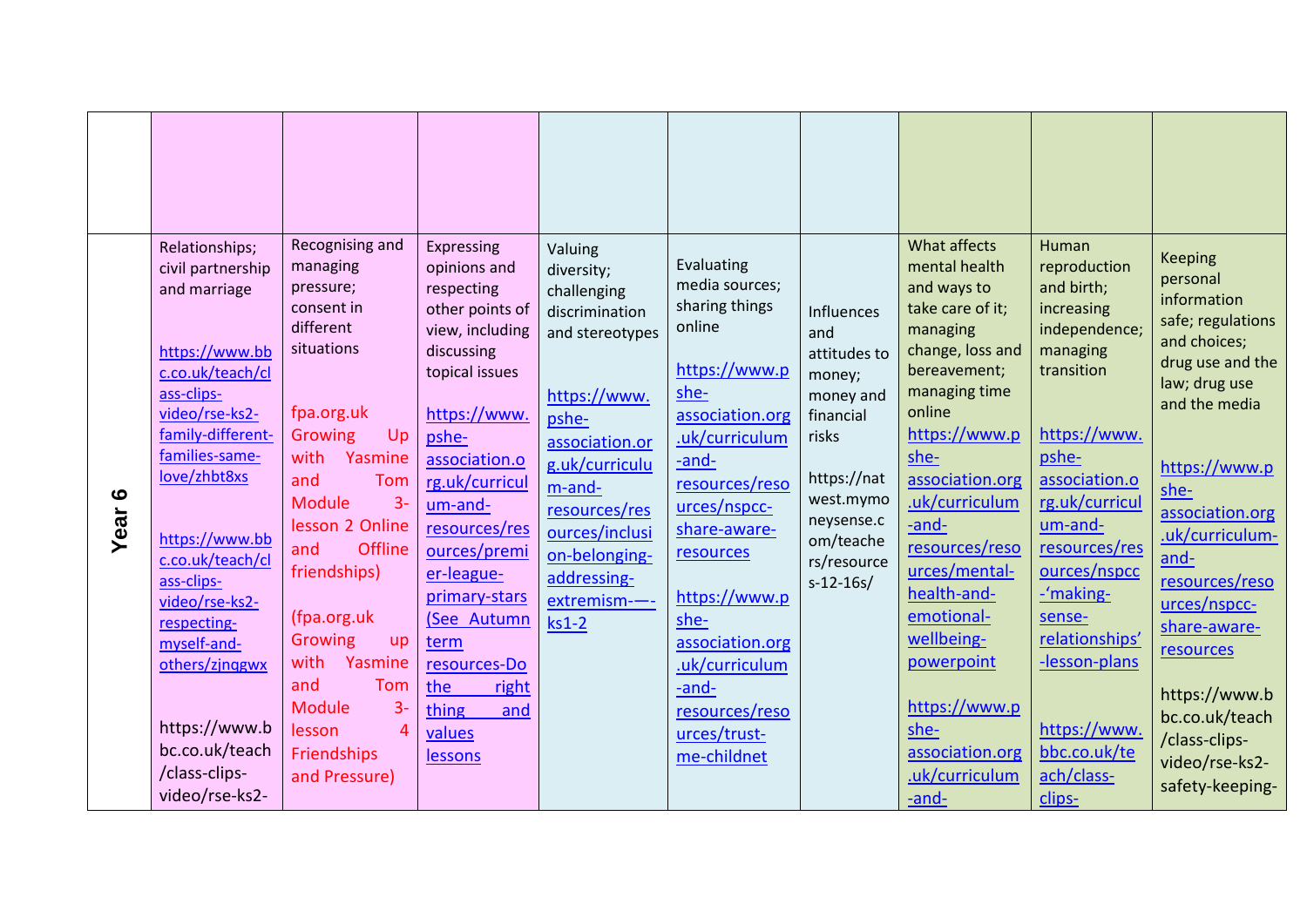| identity-                    | https://www.p   |  | https://www.p        | resources/reso  | video/pshe-        | myself-      |
|------------------------------|-----------------|--|----------------------|-----------------|--------------------|--------------|
| understanding                | she-            |  | she-                 | urces/nspcc-    | ks2-l8r-           | safe/znnjbdm |
| -sexual-and-                 | association.org |  | association.org      | 'making-sense-  | youngers-          |              |
| gender-                      | .uk/curriculum- |  | .uk/curriculum       | relationships'- | $2/\text{zmgbqp3}$ |              |
| identities/zfqr              | and-            |  | -and-                | lesson-plans    | (A series of       |              |
| hbk                          | resources/reso  |  | resources/reso       |                 | clips              |              |
|                              | urces/play-     |  | urces/google-        |                 | exploring the      |              |
|                              | (See<br>share   |  | and-parent-          | https://www.p   | transition         |              |
| https://www.bb               | Autumn<br>term  |  | zone-ks2-            | she-            | from primary       |              |
| c.co.uk/teach/cl             | resources)      |  | internet-safety      | association.org | to secondary       |              |
| ass-clips-<br>video/rse-ks2- |                 |  |                      | .uk/curriculum  | school from        |              |
| healthy-vs-                  | https://www.b   |  | https://www.p        | -and-           | the point of       |              |
| unhealthy-                   | bc.co.uk/teach  |  | she-                 | resources/reso  | view of a          |              |
| relationships/z6             | /class-clips-   |  | association.org      | urces/newswis   | young              |              |
| s7rj6                        | video/rse-ks2-  |  | .uk/curriculum       | e-news-         | person)            |              |
|                              | healthy-vs-     |  | -and-                | literacy-       |                    |              |
| (CWP Resources               | unhealthy-      |  | resources/reso       | project-and-    | https://camp       |              |
| Year 6 lesson 2              | relationships/z |  | urces/bbfc-          | resources       | aignresource       |              |
| Communication                | 6s7rj6          |  | ks2-lessons-         |                 | s.phe.gov.uk/      |              |
| in relationships)            |                 |  | 'let's-watch-        |                 | schools/reso       |              |
|                              |                 |  | film-making-         |                 | urces/transiti     |              |
| (fpa.org.uk<br>Module $3 -$  |                 |  | choices              |                 | on-to-             |              |
| lesson 13                    | https://learnin |  |                      |                 | secondary-         |              |
| <b>Identity</b> and          | g.nspcc.org.uk/ |  | (fpa.org.uk          |                 | school-            |              |
| Prejudice)                   | research-       |  | Growing<br><b>up</b> |                 | lesson-plan-       |              |
|                              | resources/scho  |  | with Yasmine         |                 | pack (See          |              |
|                              | ols/share-      |  | and<br>Tom           |                 | Summer             |              |
|                              | aware-teaching  |  | <b>Module</b><br>3   |                 | Term               |              |
|                              |                 |  | 6<br>lesson          |                 | resources          |              |
|                              |                 |  |                      |                 | transition to      |              |